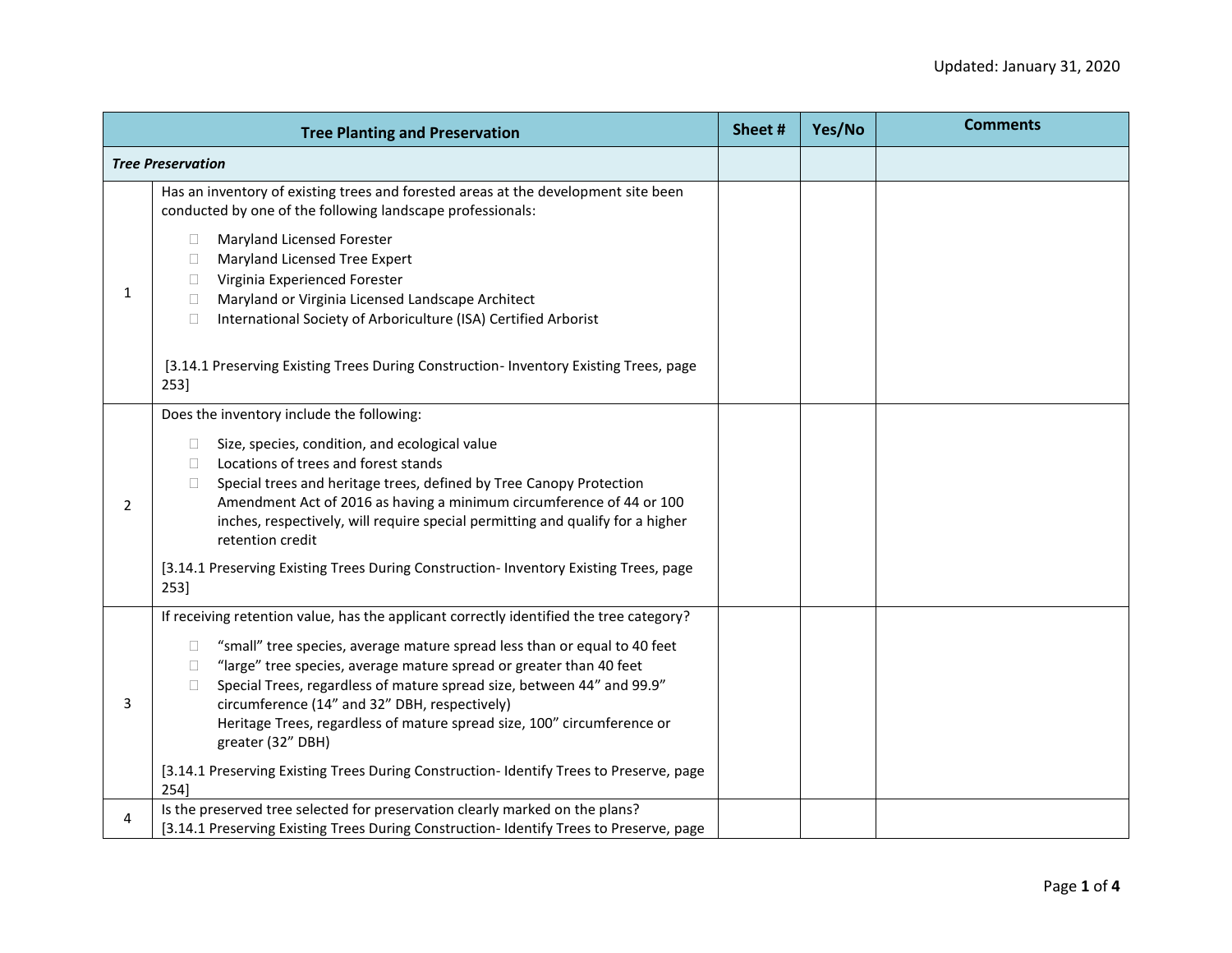|                | 254]                                                                                                                                                                                                                                                                                                                                                                                                              |  |  |
|----------------|-------------------------------------------------------------------------------------------------------------------------------------------------------------------------------------------------------------------------------------------------------------------------------------------------------------------------------------------------------------------------------------------------------------------|--|--|
| 5              | Is the Critical Root Zone (CRZ) of the preserved tree delineated on the plan at a ratio<br>of 1.5 feet of radius per 1 inch of tree diameter at breast height (DBH)? If the CRZ<br>varies from this ratio, has it been certified by one of the landscape professionals from<br>the above list?<br>[3.14.1 Preserving Existing Trees During Construction- Protect Trees and Soil During<br>Construction, page 254] |  |  |
| 6              | If land disturbance is proposed in the CRZ, has a tree preservation plan been prepared<br>and certified by a landscape professional?<br>[3.14.1 Preserving Existing Trees During Construction- Protect Trees and Soil During<br>Construction, page 254]                                                                                                                                                           |  |  |
| $\overline{7}$ | If excavation shown is immediately adjacent to the CRZ, does the plan show the roots<br>pruned at the edge of the excavation with a trenching machine, vibratory knife, or<br>rock saw to a depth of 18 inches?<br>[3.14.1 Preserving Existing Trees During Construction- Protect Trees and Soil During<br>Construction, page 254]                                                                                |  |  |
| 8              | Is the preserved tree within the limits of disturbance? Trees may only be credited if<br>they are within the project's limit of disturbance.<br>[3.14.1 Preserving Existing Trees During Construction- Protect Trees and Soil During<br>Construction, page 254]                                                                                                                                                   |  |  |
| 9              | Does the plan contain Tree Planting and Preservation Construction and Maintenance<br>Inspection Checklists (Appendix L Construction Inspection Checklists and Appendix M<br>Maintenance Inspection Checklists) or incorporate the checklists by reference?<br>[Appendix L and Appendix M]                                                                                                                         |  |  |
| 10             | Is the tree preservation included in the Declaration of Covenant?<br>Is the location and extent of the tree preservation a part of Exhibit B Site<br>$\Box$<br>Plan?<br>Is the maintenance of the tree preservation a part of Exhibit C Maintenance<br>$\mathbf{L}$<br>Plan?<br>[3.14.4 Tree Maintenance Criteria- Declaration of Covenants, page 262]                                                            |  |  |
|                | <b>Tree Planting</b>                                                                                                                                                                                                                                                                                                                                                                                              |  |  |
| 11             | If receiving retention value, has the applicant correctly identified the correct tree<br>category?<br>"small" tree species, average mature spread less than or equal to 40 feet,<br>$\Box$                                                                                                                                                                                                                        |  |  |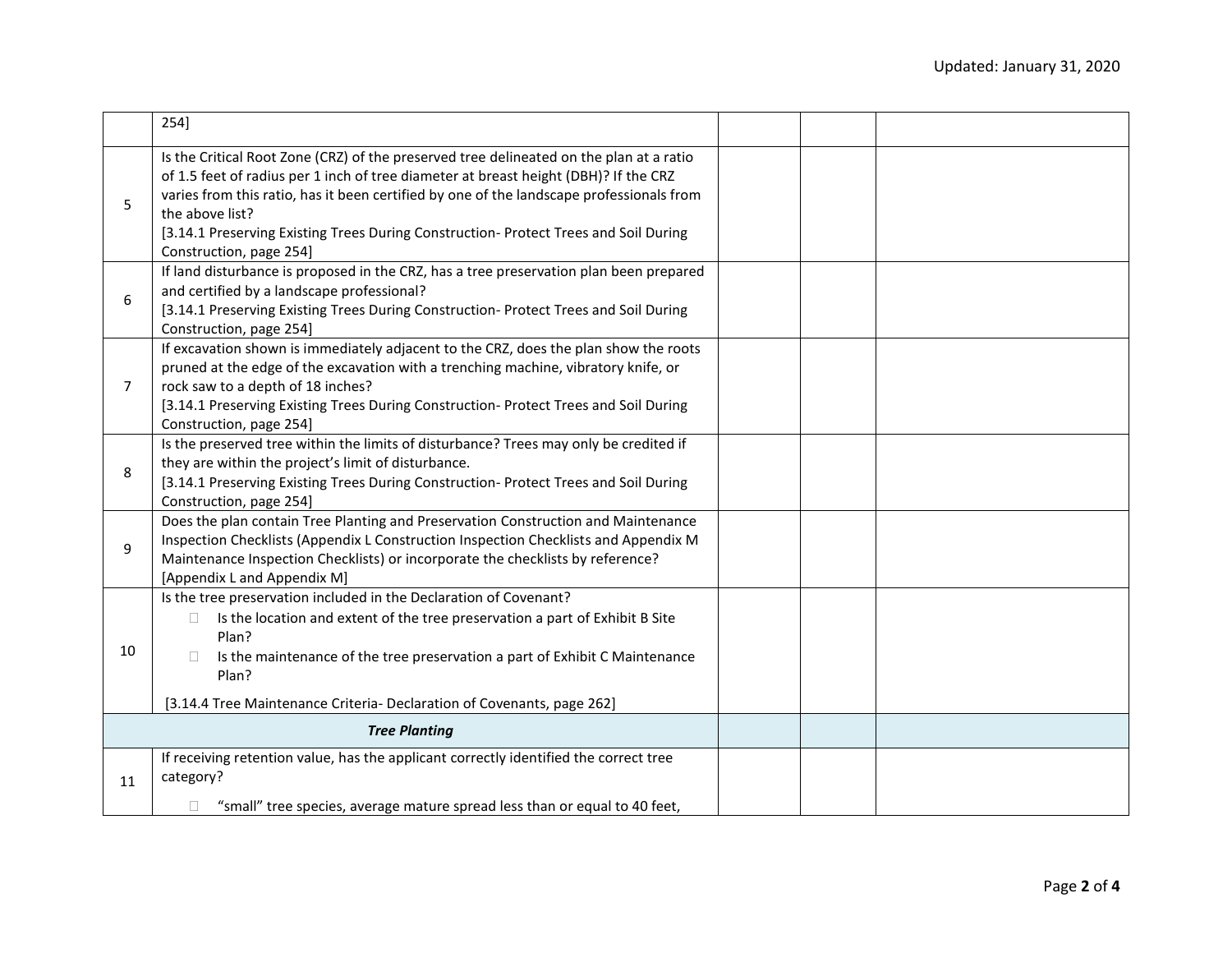|    | "large" tree species, average mature spread greater than 40 feet<br>$\Box$                                                                                                                                                                                                                                                                                                                                                                                                                                                                                                                                                                                                                                                                                                                                         |  |  |
|----|--------------------------------------------------------------------------------------------------------------------------------------------------------------------------------------------------------------------------------------------------------------------------------------------------------------------------------------------------------------------------------------------------------------------------------------------------------------------------------------------------------------------------------------------------------------------------------------------------------------------------------------------------------------------------------------------------------------------------------------------------------------------------------------------------------------------|--|--|
|    | [3.14.2 Planting Trees- Tree Species, page 255]                                                                                                                                                                                                                                                                                                                                                                                                                                                                                                                                                                                                                                                                                                                                                                    |  |  |
| 12 | Does the tree have a minimum caliper size of 1.5 inches?                                                                                                                                                                                                                                                                                                                                                                                                                                                                                                                                                                                                                                                                                                                                                           |  |  |
|    | [3.14.2 Planting Trees- Tree Species, page 255]                                                                                                                                                                                                                                                                                                                                                                                                                                                                                                                                                                                                                                                                                                                                                                    |  |  |
|    | Does the tree planting area meet the minimum rootable soil volume requirements?                                                                                                                                                                                                                                                                                                                                                                                                                                                                                                                                                                                                                                                                                                                                    |  |  |
| 13 | Small tree<br>П<br>o A minimum of 600 cubic feet of rootable soil volume provided per<br>small tree, where the rootable soil is within 3 feet of the surface<br>For shared rooting space amongst multiple trees, a minimum of 400<br>$\circ$<br>cubic feet of rootable soil volume provided per small tree, where the<br>rootable soil is within 3 feet of the surface<br>Large tree<br>Ш<br>A minimum of 1,500 cubic feet of rootable soil volume provided per<br>$\circ$<br>large tree, where the rootable soil is within 3 feet of the surface<br>For shared rooting space amongst multiple trees, a minimum of<br>$\circ$<br>1,000 cubic feet of rootable soil volume provided per large tree,<br>where the rootable soil is within 3 feet of the surface<br>[3.14.2 Planting Trees- Planting Sites, page 255] |  |  |
| 14 | Does the tree planted along a street or parking lot adhere to the following criteria?<br>A clear line of sight provided<br>$\Box$<br>Useable soil is uncompacted<br>$\Box$<br>Minimum of 6-foot wide planting strip<br>$\Box$<br>[3.14.2 Planting Trees- Trees Along Streets and Parking Lots, page 257]                                                                                                                                                                                                                                                                                                                                                                                                                                                                                                           |  |  |
| 15 | Does the plan include a tree planting detail, such as Figure 3.46 Tree Planting<br>Guidelines?<br>[3.14.2 Planting Trees- Planting Techniques, page 257]                                                                                                                                                                                                                                                                                                                                                                                                                                                                                                                                                                                                                                                           |  |  |
| 16 | Does the tree planting include 2-4 inches of organic mulch spread over the soil surface<br>out to the dripline of the tree, with a mulch-free area, 2-3 inches wide at the base of<br>the tree?<br>[3.14.2 Planting Trees- Post-Planting Tree Protection, page 259]                                                                                                                                                                                                                                                                                                                                                                                                                                                                                                                                                |  |  |
| 17 | Does the plan include the note: "An initial inspection by a qualified landscape<br>professional is required after the tree has been planted."<br>[3.14.3 Tree Inspection Criteria, page 261]                                                                                                                                                                                                                                                                                                                                                                                                                                                                                                                                                                                                                       |  |  |